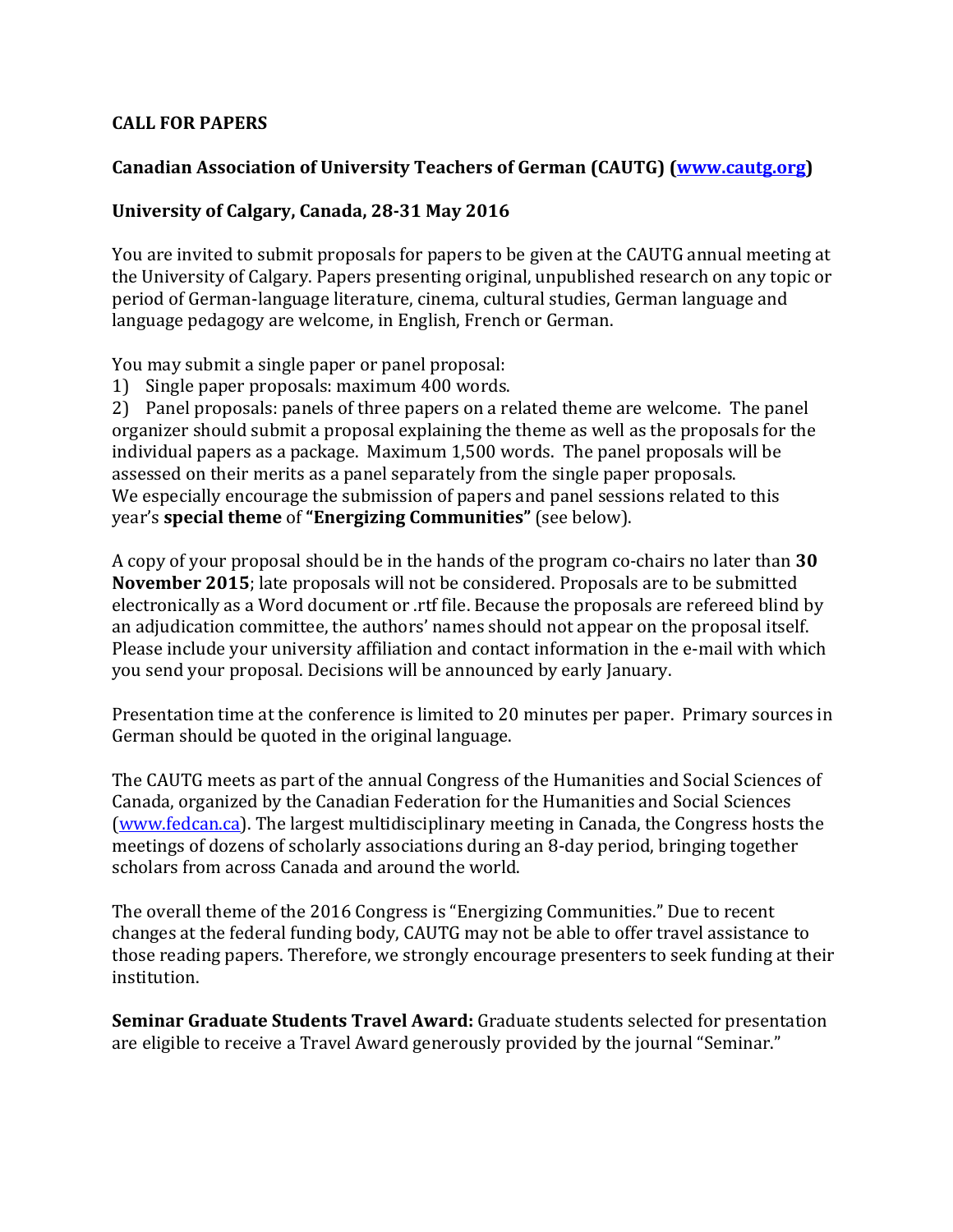Please note that presenters must be paid-up CAUTG members at the time of their presentation. Presenters on joint panels with other organizations must be paid-up members of either the CAUTG or the co-sponsoring organization.

Submissions and inquiries should be addressed to:

Dr. Barbara Schmenk, CAUTG Program Co-Chair E-mail: bschmenk@uwaterloo.ca Tel: (519) 888-4567 ext. 32148 Dept. of Germanic and Slavic Studies University of Waterloo Waterloo, ON N2L 3G1 Canada

## **Congress Special Theme for 2016: "Energizing Communities"**

Official Congress Description of the 2016 Theme:

In celebration of the 50th anniversary of the University of Calgary, the Congress 2016 *theme* "Energizing communities" reflects the university's commitment to community engagement at local, regional, national and transnational levels. This commitment is rooted in the belief that knowledge and understanding are created through associations of shared values, grounded in respect for difference and diversity among *all peoples, from First Nations to new Canadians.*

*Universities serve not only their educational communities, but also those that support and drive fundamental questions beyond academia. As part of the host university's leadership in connectivity, Congress 2016 will be a stimulating forum for scholarly* engagement and will energize relationships across communities, leading to new *connections, engagements and ultimately new ways of thinking.* 

*Ranked the fifth most livable city in the world by The Economist in 2014, Calgary is* the centre of Canada's energy economy. A city dedicated to sustainability, Calgary has *the most extensive urban pathway and bikeway network in North America, as well as its second busiest light rail system. Calgarians enjoy easy access to vast areas of* protected nature reserves—local, provincial and federal—and to world-class art, *architecture and cultural events.*

The conference theme invites us to reflect on the power of communities: How do our communities reflect our own energy and power? What are the advantages and disadvantages of community organization and identification? How does one identify with a community, or how is one defined by a community?